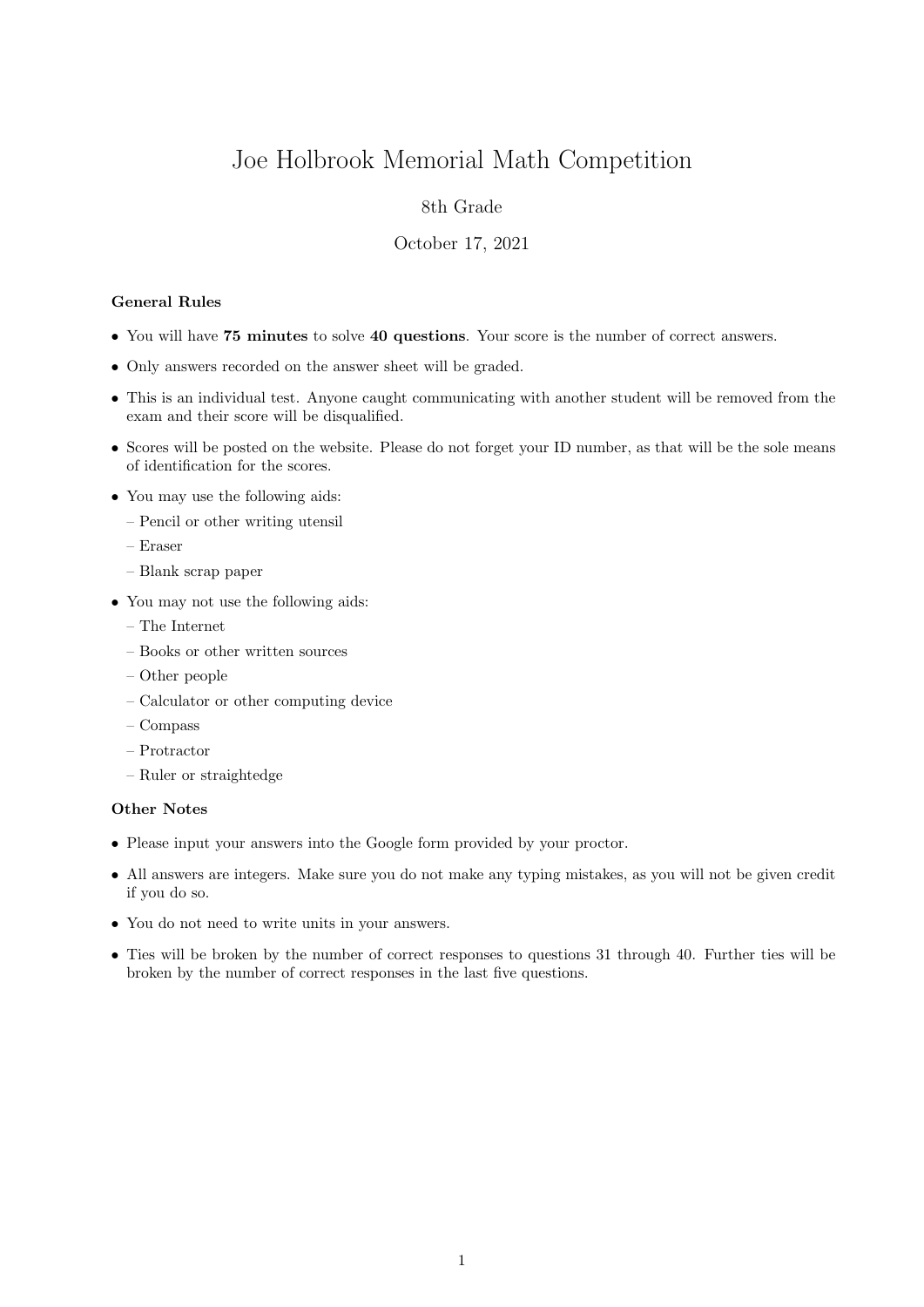- 1. Detective Spencer is trying to catch a criminal before they get away! Using his skills, he has deduced that they are definitely either at the mall, the airport, or the subway station. He calculates that there is a 24% chance they are at the mall, and a 52% chance they are at the airport. What is the percent chance that they are at the subway station?
- 2. Jan buys 8 books for \$6 each. Then, she decides to sell those books for \$9 each. How many books does she have to sell so that she makes more money than she spent?
- 3. Galadriel is reading a book. On Monday she reads  $\frac{1}{4}$  of the book, on Tuesday she reads  $\frac{1}{3}$  of the book, and on Wednesday she reads the last 55 pages of the book. How many pages are there in the book?
- 4. Nikhil loves potatoes and visits the Potato Cafe. At the Potato Cafe, he gets his potato: baked, fried, or mashed. In addition to these options, he can also add one topping: broccoli, cheese, sour cream, or butter. He could also choose to get no topping at all. How many possible ways can Nikhil customize his potato?
- 5. In a class of fifty 11th and 12th graders, after 40% of the 12th graders leave, there are 42 students left. How many juniors are there?
- 6. How many ways can we pick two numbers from {1, 2, 3, 4, 5} so that their sum is odd? (Order does not matter, so picking 1 then 2 is the same as 2 then 1.)
- 7. A tortoise and a hare decide to race. The tortoise walks at a steady pace of x miles per hour while the hare decides to run at 25 miles per hour for the first half of the race distance and the 5 mph for the second half. If the race is going to be 30 miles long, what is the minimum integer value of  $x$  so that the tortoise beats the hare?
- 8. The product of the digits of a ten-digit number is 105. What is the sum of these digits?
- 9. Alice is very good at math. Alice solves 10 problems every hour, while Autumn only solves 4 problems every hour. If they solve problems at a constant rate throughout each hour, how many minutes will it take for them to solve a total of 35 problems?
- 10. Primes  $p_1, p_2, p_3$  satisfy  $p_1 + p_2 = 43$  and  $p_1 + p_3 = 45$ . Find the sum  $p_2 + p_3$ .
- 11. Nikhil wants to make a viral video by rolling two fair icosahedral dice (20-sided dice) and having both land on 20. Eventually, he succeeds! To prove the dice aren't rigged, he rolls them again, hoping to get no 20s. Let the probability he doesn't roll a 20 on either die be p. If  $p = \frac{n}{2}$  $\frac{n}{m}$  with  $n, m$  in lowest terms, then what is  $n + m$ ?
- 12. Alicia is burning a cylinder-shaped candle with radius of 5 cm and height of 10 cm at a rate of  $\frac{1}{2}$ cm<sup>3</sup> per minute. How many minutes, to the closest integer, will it take for the candle to have height of  $6 \text{ cm}$  left? (Note: Assume  $\pi = 3.14$ .)
- 13. A collection of ten positive integers has a unique mode of 5 and a mean of 5.4. Eight of the integers are 1, 3, 4, 5, 5, 7, 9, 13. What is the product of the two remaining integers?
- 14. There are four different senior English teachers at BCA, and each student has an equal probability of being assigned to each teacher. The probability that Autumn, David, and Erez are all assigned to the same teacher is  $\frac{a}{b}$ , where a and b are positive relatively prime integers. What is  $a + b$ ?
- 15. How many two digit numbers satisfy the property that the sum of their digits is a multiple of 7?
- 16. Alicia and Yul are taking a walk together. Alicia is a law-abiding citizen: from point A, she walks directly across a 15-foot street, then turns 90° to the left and walks on the sidewalk for 20 more feet to reach point B. However, Yul insists on walking in the middle of the street, so she walks directly from point A to point B. Assuming they both walk in straight lines, how many more feet does Alicia have to walk?
- 17. How many nonzero terms are in the expansion (the fully-distributed and simplified form) of

$$
(x+1)(x+2)(x+3)...(x+9)(x+10)
$$
?

18. If x is an integer such that  $x =$ √  $2x + 8$ , what is the sum of all possible values of x?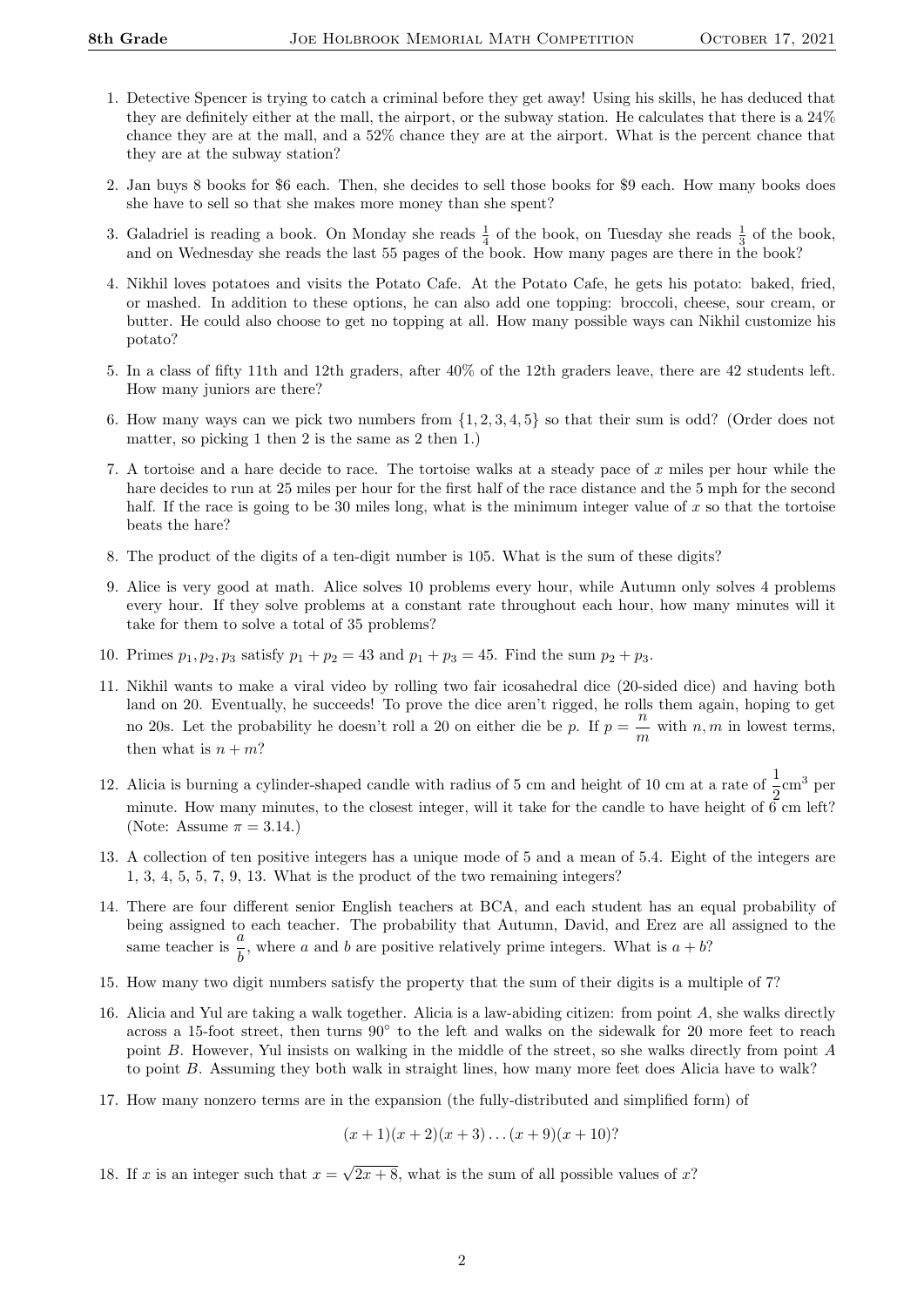- 19. Autumn likes bothering David. Every time she pokes David, the chance that he throws his stuffed turtle at her increases additively by  $\frac{1}{10}$ , beginning at  $\frac{1}{10}$  the first time she pokes him. Once he throws his stuffed turtle at her, she stops poking him. The probability David throws his stuffed turtle at her the third time she pokes him is  $\frac{a}{b}$ , where a and b are positive relatively prime integers. What is  $a + b$ ?
- 20. Allen draws a square. He then inscribes a circle within the square, inscribes another square in that circle, and finally inscribes a circle within the smaller square. The ratio of the area of the smaller circle to the area of the original square can be written in the form  $\frac{a\pi}{b}$ , where  $gcd(a, b) = 1$ . Find  $a + b$ .
- 21. The common ratio in geometric sequence  $a_n$  is  $\frac{1}{2}$  $\frac{1}{2}$ . If  $a_m$  is 1 and the sum of the terms from the first term to the mth term is 4095, what is the value of  $m$ ?
- 22. Erez loves cookies-and-cream ice cream. At his ice cream parlor, you can choose from the flavors vanilla, chocolate, strawberry, and cookies-and-cream, but he requires you to buy at least one scoop of cookiesand-cream. You can buy multiple scoops of the same flavor, and different arrangements of the same scoops are considered the same. If you buy 3 scoops of ice cream on a cone, how many possible orders can you get?
- 23. Farmer John ties his two cows, Bessie and Elsie, to a small shed. The base of the shed is rectangle ABCD, where  $AB = 4$  yards and  $BC = 2$  yards. John ties Bessie to corner A with a 3 yard rope and ties Elsie to corner B with a 1 yard rope. If the combined area of grass that Bessie and Elsie can graze on in square yards is  $\frac{a\pi}{b}$  in lowest terms, then what is  $a + b$ ?
- 24. A three-digit positive integer  $n$  has six distinct factors, one of which is 49. How many possible values are there for n?
- 25. Michael is bored at home. He flips a coin twice, and he gets heads (H) then tails (T). He decides he will continue flipping the coin as long as it follows the pattern HTHTHTHTHT... What is the expected number of times he will flip the coin, including the first two flips?
- 26. Marshmallow kicks Olaf off of a 20 foot tall cliff. The equation for Olaf's height  $h$  at time  $t$  seconds after Olaf is kicked is  $h(t) = at^2 + bt + c$ , for some values a, b, c where h is in feet and t is in seconds. It takes 3 seconds for Olaf to reach his maximum height and 17 more seconds for Olaf to land at the base of the cliff. Find  $\frac{3ac}{b}$ .
- 27. A math contest has 40 questions to be completed in 75 minutes. 14 problems are considered simple, 13 are medium, and 13 are hard. Each simple problem is 2 points, each medium problem is 3 points, and each hard problem is 5 points. It takes David 2 minutes to complete a simple problem, 5 minutes to complete a medium one, and 8 minutes to complete a hard one. What is the maximum score David can get?
- 28. There are 2 cards, one of which is purple on both sides, and the other of which is purple on one side and green on the other side. Autumn randomly picks a card and looks at one side. If the side she sees is purple, the probability that the other side of that card is also purple is  $\frac{a}{b}$ , where a and b are positive relatively prime integers. What is  $a + b$ ?
- 29. There is a geometric sequence with positive first term  $a_1$  and ratio r. If  $a_2 = \text{lcm}(a_1, r)^2$ , and  $a_{17}$  is  $17^{34}$ , what is  $a + r$ ?
- 30. Dory is counting the number of fish in a coral reef, but she forgets that the digit 3 exists and skips it while counting. For example, she will count 629, then 640, skipping all the numbers in between because they include a 3. If she counts 456 fish in the reef, how many fish are actually there?
- 31. Point P is in a circle of radius 3 and is 2 units away from the circle's center O. The set of midpoints of all the chords of the circle that pass through P has area M. Find  $|M|$ .
- 32. Emily moves to Octoville, where everyone uses base-8. She lives in a house numbered abcd, where  $a, b, c, d$ are not necessarily distinct integers and  $1 \le a, b, c, d \le 7$ . She observes that the base-10 number abcd is divisible by 9. How many sequences *abcd* are there such that the base-8 number *abcd* is also divisible by 9?
- 33. There exist integers a and b such that  $2^a$  and  $3^b$  have remainders of 9 and 4, respectively, when divided by 71. What is the remainder when  $6^{ab}$  is divided by 71?